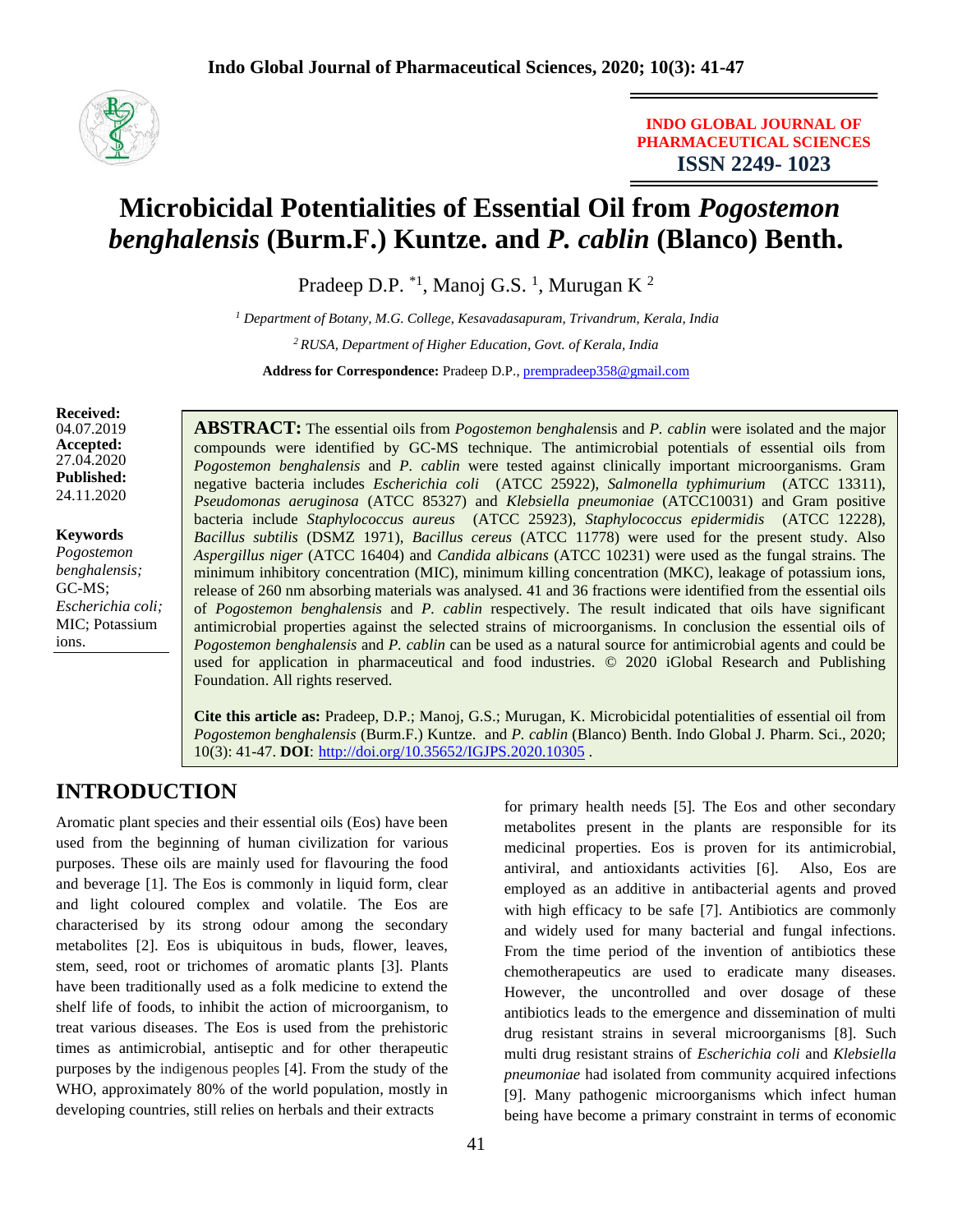and socio-economic development in many developing countries of the world [10].

*Pogostemon benghalensis* and *Pogostemon cablin* belong to Lamiaceae. *P. cablin* is native to tropical regions of Asia and is now extensively cultivated in China, Indonesia, India, Malaysia, Mauritius, Philippines, Thailand, Vietnam, and West Africa. In India the plant is introduced on 1942 and showed suitability to cultivate along the tropical humid South Indian conditions [11]. However, *Pogostemon benghalensis* is an underexploited plant restricted to high altitude areas. Gurib-Fakim [4] and Valiakos *et al*., [5] reported that the species were used by the native people of Kerala, India for curing many skin prone disorders and also as antiseptic agents. No scientific reports are documented regarding the antimicrobial activities of *P. benghalensis* and *Pogostemon cablin* used by the native people. Further, due to the adverse effect of synthetic antibiotics, new or novel plant based antimicrobial agents are to be explored urgently. Therefore the medicinal properties of herbal plants and their products are nowadays being thoroughly studied, revised in an effort to complement or replace the existing synthetic chemical substances used in the modern food and drug industries. In this scenario, the purpose of the present study is to isolate, fractionate the components of essential oils from *Pogostemon benghalensis*  and *P. cablin* and examine their microbicidal potentialities*.*

# **MATERIALS AND METHOD**

#### **Plant Material**

Fresh leaves and twigs of *Pogostemon benghalensis* and *P.cablin* used in the present study were collected from the natural habitats of Munnar Hills of Idukki district, Kerala, India on July 2019. The collected species were identified using flora and were authenticated at the Herbarium of Jawaharlal Nehru Tropical Botanic Garden and Research Institute (JNTBGRI), Palode, Trivandrum, Kerala, India. The voucher specimens were numbered (MGH 1456 and 1457 for *Pogostemon benghalensis* and *P.cablin* respectively) and kept in the herbarium of the Department of Botany, M.G. College, Trivandrum, Kerala, India. The collected plants were washed thoroughly with running tap water, air-dried and ground to a coarse powder, and stored in air tight bottles at 4°C.

### **Extraction and analysis by GC/MS**

Hydro-distillation of fresh powders of the selected *Pogostemon* species was carried out using a Clevenger-type apparatus. GC-MS analysis was done out using Hewlett-Packard 6890 gas chromatography (Agilent Technologies, USA). 1 μl of essential oils from each species was injected into the machine fitted with an HP-5 (5% phenyl methylpolysiloxane, 30 m 0.32 mm i.d., and 0.25 μm film thicknesses) capillary column coupled with a model 5973 mass detector. GC– MS operation conditions were injector temperature: 220°C; transfer line temperature: 240°C; oven temperature programme: 60– 246°C (3°C/min); carrier gas: helium (1.4 ml/min); detector temperature: 250°C; mass spectra, electron impact (EI+) mode, 70 eV; ion source temperature: 240°C.

#### **Microbial strains**

The antimicrobial activity of the essential oils was determined by both Gram negative and Gram positive strains. Also two fungal strains were used to study the microbicidal activity of Eos. Gram negative bacteria includes *Escherichia coli* (ATCC 25922), *Salmonella typhimurium* (ATCC 13311), *Pseudomonas aeruginosa* (ATCC 85327) and *Klebsiella pneumoniae* (ATCC10031) and Gram positive bacteria include *Staphylococcus aureus* (ATCC 25923), *Staphylococcus epidermidis* (ATCC 12228), *Bacillus subtilis* (DSMZ 1971), *Bacillus cereus* (ATCC 11778) were used for the present study. While *Aspergillus niger* (ATCC 16404) and *Candida albicans* (ATCC 10231) were used as the fungal strains.

### **Microbicidal activity**

The disk diffusion method was used to study the antimicrobial activity of Eos [12]. The medium used for bacterial culture was Mueller–Hinton Agar and Sabouraud Dextrose Agar for the fungi strains. 0.1 ml suspension containing about 108CFU/ml test microorganism is uniformly spread on the culture medium. Whatman No.1 filter paper was used for making sterile 6 mm disk. Each sterile disk containing 1mg/ml of Eos was placed in a microbial lawn. Inoculated plates with disk were incubated at 37 °C for 24 h for the bacteria and at 30 °C for 48 h for the fungi. After incubation period the inhibition zone was measured in each disk in the culture plate and the data was noted in mm. Ciprofloxacin and Chloramphenicol were used as standard against bacterial and fungal strains respectively. The experiments were conducted in triplicate.

### **Minimum Inhibitory Concentration (MIC) and Minimum Killing Concentration (MKC)**

The antimicrobial activity of essential oils was determined by Minimum inhibitory concentration (MIC) as per the protocol of Bajpai *et al*., [13]. Briefly, the suspensions of bacterial strains prepared from overnight broth cultures, were adjusted to the required microbial density (about 107 CFU/ml). Eos was dissolved in 20% of anhydrous ethanol, then twofold serial dilutions were made in a concentration ranging from 0.125 to 32 mg/ml in 10 ml sterile test tubes. A 50 ml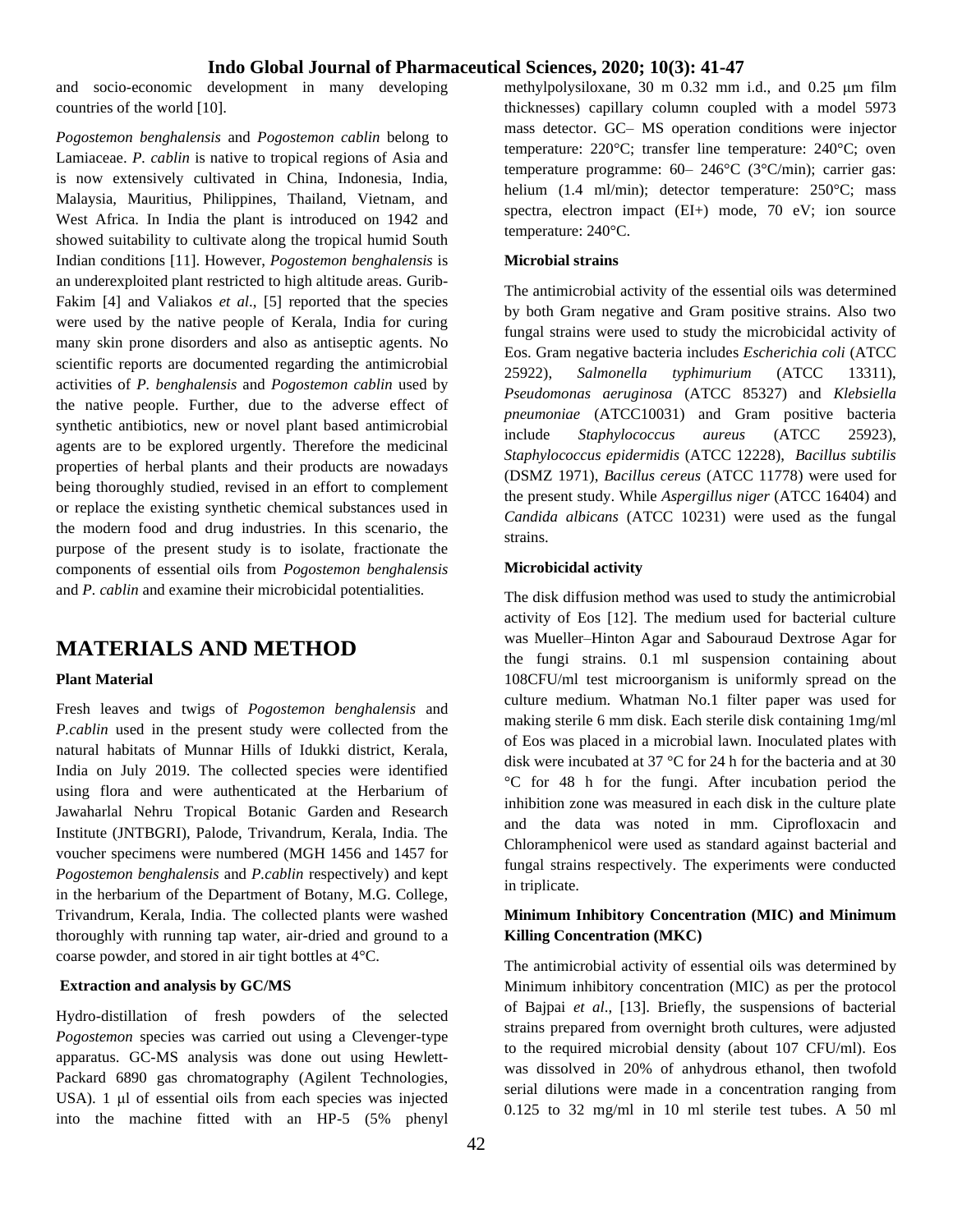suspension of each strain was added into the tube. The tube containing only broth and the bacterial strain was the negative control. The minimal inhibitory concentration (MIC) was defined as the lowest concentration of oil inhibiting the visible growth of bacteria. Positive and negative control was incubated under the same condition. To determine minimum killing concentration (MKC), 100 μl of the culture from each well of the micro-broth assay was sub-cultured on MH agar plates after 24 hours of the incubation. MH plates were further incubated for 24 hours. Minimal killing concentration (MKC) was defined as the lowest concentration of oil or active compound in the test tube showing no growth in sub-culture.

### **Potassium ions efflux assay**

The concentration of free potassium ions leaching from bacterial and fungal suspensions was measured as per the method of Bajpai *et al*., [13] to evaluate the permeability of cell membrane. The microorganisms were treated with Eos at MIC concentration in sterile peptone water and the free potassium ions efflux were measured at 30, 60, 90 and 120 min intervals by photometric method using calcium/potassium kit. A positive control was tested without Eos. Results were expressed as amount of extracellular free potassium (mmol/l) in the growth media in each interval of incubation.

### **Measurement of release of 260-nm absorbing cellular**

The release of 260-nm-absorbing materials from bacterial and fungal strains was carried out at 260 nm using a 96-wellplate ELISA reader [14]. Cells from the 100 ml bacterial suspension were collected by centrifuging at 5,000 x *g* for 15 min, washed thrice with 0.1 M PBS (pH 7.4), and resuspended in PBS (0.1 M, pH 7.4). The 100 ml of cell suspensions was incubated at 37°C under agitation in an environmental

incubator shaker for 4h in the presence of Eos (control, 1x MIC). Then, the suspensions were centrifuged at 6,000 x *g* for 5 min. The supernatants were diluted with PBS (0.1 M, pH 7.4). Then the absorption at 260 nm of supernatants was measured using a 96-Well Plate Reader per 4h. Results were expressed in terms of optical density of 260-nm absorbing materials.

#### **Statistical Analysis**

*t-* test and standard deviation were calculated applying Systat software to evaluate whether the differences between the means were statistically significant.

## **RESULTS AND DISCUSSION**

### **GC-MS Analysis**

The GC-MS analysis identified 41 and 36 volatile compounds from the Eos of *P. benghalensis* and *P. Cablin* respectively. α-Cadinol (35.78%) and patchouli alcohol (34.85%) were the major components in these oils. The predominant components of *P. benghalensis* were 1,8 cineole (7.14%), aromadendrene (4.16%), þ-cymene (1.6%), bornylacetae (2.15%), longicyclene (2.74%), β–elemene (1.56%), longifolene (1.18%), α-caryophyllene (1.08%), β-caryophyllene (1.14%), *trans*-β-farnesene (1.56%), α-patchoulene (2.39%), gurjunene (2.86%), valencene (2.21%), epi-cubedol (1.03%), bicyclogermacrene  $(2.78\%)$ , trans-β-guaiene $(1.26\%)$ ,  $\alpha$ bisabolene (1.16%), ɗ-cadinene (2.45%), elemol (1.01%), spathulenol(1.16%), caryophyllene oxide (1.15%), guaiol (1.79%), isolongifol (1.20%), cubenol-1-epi (1.56%), αmurolol (1.45%), bulsenol (1.51%) and cadalene- 8,9-epoxide  $(2.95\%)$ .

|                   | <b>Strains</b>           | P. benghalensis |                       |                       | P. cablin  |                       |                       |
|-------------------|--------------------------|-----------------|-----------------------|-----------------------|------------|-----------------------|-----------------------|
| SI <sub>No.</sub> |                          | DI<br>(mm)      | <b>MIC</b><br>(mg/ml) | <b>MKC</b><br>(mg/ml) | DI<br>(mm) | <b>MIC</b><br>(mg/ml) | <b>MKC</b><br>(mg/ml) |
|                   | S. aureus $(+)$          | 12.4            | 0.375                 | 0.842                 | 10.7       | 0.514                 | 1.083                 |
| 2                 | S. epidermidis $(+)$     | 6.3             | 1.314                 | 2.048                 | 5.4        | 1.568                 | 2.316                 |
| 3                 | <i>B.</i> subtilis $(+)$ | 13.8            | 0.289                 | 0.744                 | 8.6        | 0.643                 | 1.385                 |
| 4                 | <i>B.</i> cereus $(+)$   | 12.6            | 0.315                 | 0.823                 | 10.5       | 0.504                 | 1.213                 |
| 5                 | $S.$ typhimurium $(-)$   | 5.6             | 1.429                 | 1.983                 | 6.2        | 1.341                 | 1.845                 |
| 6                 | $E. \, coli$ (-)         | 4.8             | 1.623                 | 2.814                 | 4.5        | 1.981                 | 3.086                 |
| 7                 | $P.$ aeruginosa $(-)$    | 9.88            | 0.568                 | 1.214                 | 11.6       | 0.416                 | 1.018                 |
| 8                 | $K.$ pneumoniae $(-)$    | 4.7             | 1.892                 | 3.084                 | 4.9        | 1.961                 | 2.783                 |
| 9                 | A. niger                 | 13.5            | 0.362                 | 0.941                 | 12.3       | 0.462                 | 0.741                 |
| 10                | C. albicans              | 14.6            | 0.293                 | 0.786                 | 10.4       | 0.491                 | 0.953                 |

**Table 1 .Microbicidal activity of the essential oils of** *P. benghalensis* **and** *P. cablin* **in terms of Diameter of inhibition zone (mm), minimal inhibition and killing concentration (MIC & MKC) (mg/ml).**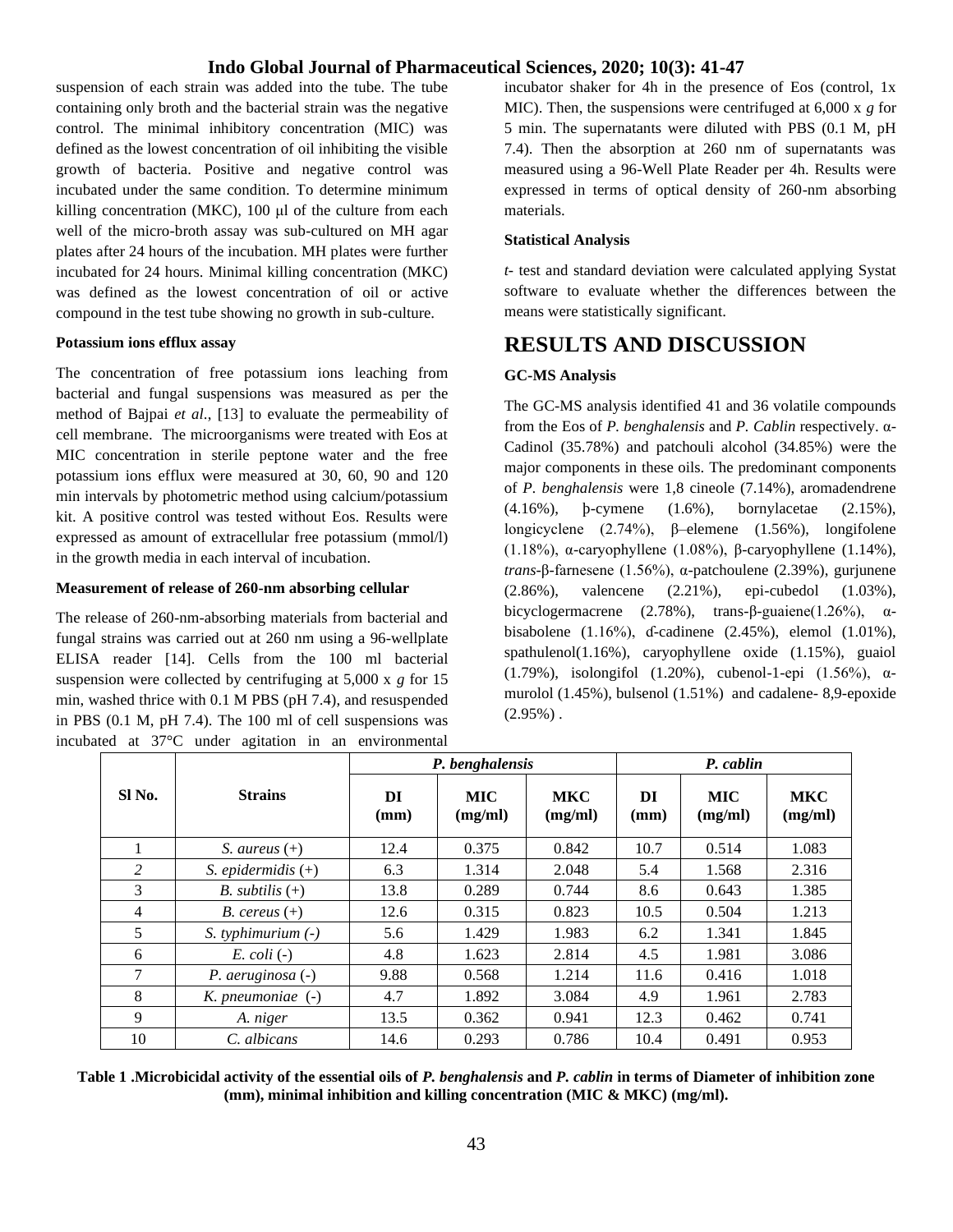In addition to patchouli alcohol, the essential oils of *P. cablin* contained α-pinene (2.38%), 1,8 cineole (4.21%), βpatchoulene (8.45%), α-caryophyllene (1.02%), βcaryophyllene (3.21%), α-guaiene (5.73%), aromadendrene (2.78%), α-patchoulene (6.18%), alloaromadendre (2.17%), seychellene (1.84%), *cis*-β-guaiene (1.37%), α-selinene (4.36%), *trans*-β-guaiene (1.03%), germacrene A (5.48%), αbulnesene  $(1.42\%)$ , globulol  $(2.37\%)$  and guaiol  $(2.47\%)$  as the major components. This is the first report of GC-MS of essential oils of *P. cablin.*

#### **Microbicidal activity**

Many pathogens which cause various infections exhibit drug resistance by creating tolerance against the antibiotics. Thus, there is a need for the discovery of novel natural substances especially from plant origin. The essential oils of *P benghalensis* and *P. cablin* were tested against four Grampositive, four Gram-negative bacteria and two fungal species. The antimicrobial activity of the essential oils was preliminary analysed by disc diffusion method. 4.5 mm to 11.6 mm zone of inhibition was resulted against the bacterial strains and 10.4 mm to 12.3 mm was obtained against the fungal strains. The most sensitive bacterial strains were *B. subtilis* and *P. aeruginosa* for *P. benghalensis* and for *P. cablin* respectively with inhibition zones of 13.8 mm and 11.6 mm respectively. Both the fungal strains were sensitive to Eos showed 12.3 mm to 10.4 mm inhibition zone. While least antimicrobial activity was noted against *K. pneumoniae* and *E. coli* with inhibition zone of 4.9 mm and 4.5 mm respectively.

The efficacy of the Eos on selected bacterial strains was analyzed by measuring the MIC and MKC (**Table 1**). The MICs of Eos from *Pogostemon* species showed varied values against the different bacterial strains. Bacterial cells treated with *P. benghalensis* displayed significant MIC values against *Bacillus subtilis* followed by *B. cereus S. aureus* i.e., 0.289, 0.315 and 0.375 mg/ml respectively. Meanwhile, *P. cablin* showed remarkable MIC values against *P. aeruginosa, B. cereus* and *S. aureus* (0.416, 0.504, 0.524 mg/ml respectively).

Similarly, the MKC activity of essential oils from *P. benghalensis* against *Bacillus subtilis, B. cereus S. aureus*  were 0.744, 0.823 and 0.842 mg/ml respectively. MKC of Eos from *P. cablin* on *P. aeruginosa, B. cereus* and *S. aureus* were 1.018, 1.083 and 1.213 mg/ml respectively. Thus, MIC and MKC values suggest that the essential oils has moderate to high inhibitory activity against the tested bacteria. The essential oils showed optimal antimicrobial activity against the tested microorganisms. However, Eos of *P. benghalensis*  showed poor MKC values against *K. pneumoniae* (1.892 mg/ml) and *E. coli* (1.623 mg/ml) suggesting the most resistant microbes. Similar values for *K. pneumoniae* and *E. coli* from the Eos of *P. cablin* were 2.783 and 3.086 mg/ml.

Interestingly, the fungal strains displayed significant fungicidal activity against the essential oils from the *Pogostemon* species i.e., MIC for *A. niger* and *C. albicans* from *P. benghalensis* were 0.362, and 0.293 mg/ml. The respective MKC values were 0.941and 0.786 mg/ml respectively. *P.cablin* also displayed a more or less similar trend (**Table 1**). The remarkable MIC and MKC values against the selected Gram positive, Gram negative bacteria and the fungal strains indicates the potent microbicidal activity of the essential oils of the species.









#### **Measurement of potassium ion leakage**

The mode of microbicidal action of Eos from *P. benghalensis* and *P. cablin* was further substantiated by the release of potassium ions from the treated cells (**Figure 1 & 2**). There is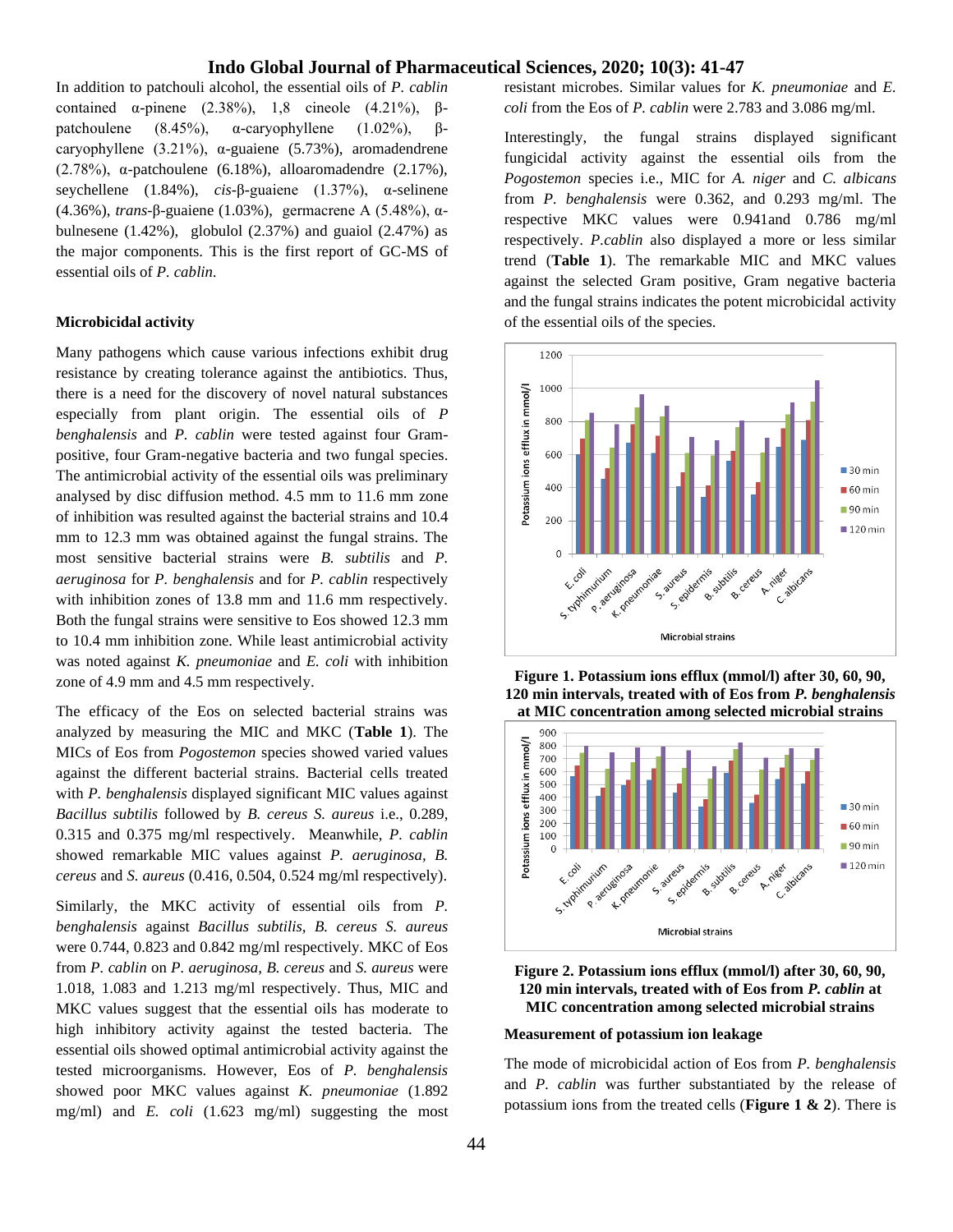a concentration dependant efflux of potassium ions was noticed on the culture media against the time. However, there was no leakage of potassium ions was observed in the control bacterial cells during the entire period of study i.e.,  $\langle 10 \rangle$ mmol/l. For example, K+ leakage for *E. coli* by Eos from *P. benghalensis* was 855 mmol/l and the value for *B. subtilis* was 826 mmol/l by *P. cablin.* Similarly, *C. albicans* showed a leakage of 1050 and 781 mmol/l respectively against Eos from *P. benghalensis* and *P. cablin.* The obtained data corroborates with the diameter of zone of inhibition displayed by the respective strains.



**Figure 3. Effect of the** *P. benghalensis* **Eos on the release rate of 260-nm absorbing material from selected microbial strains at 30, 60, 90, 120 min time intervals**



**Figure 4. Effect of the** *P. cablin* **Eos on the release rate of 260-nm absorbing material from selected microbial strains at 30, 60, 90, 120 min time intervals**

#### **Measurement of 260 nm materials**

Further, the antimicrobial mode of action of Eos was visualized by the confirmation on the leakage of 260 nm absorbing materials from the treated cells at MIC value. In this experiment the microbial cells treated with Eos showed a rapid loss of 260 nm absorbing materials. The optical density at 260

nm of the culture filtrates of microorganism exposed to Eos from *P. benghalensis* and *P. cablin* revealed an increasing release of 260 nm absorbing materials with respect to exposure time (**Figure 3 & 4**). There are no changes in the optical density of control cells of the tested pathogens were observed during the study. 2-fold increase was observed in the optical density of the microbial cell culture filtrates treated with Eos after 120 min of treatment. OD displayed by the *P. aeruginosa* and *B. subtilis* exposed to Eos from *P. benghalensis* and *P. cablin* were 1.498 and 1.113 respectively. The OD revealed by *C. albicans* was 1.563 and 1.036 respectively for the Eos.

Natural herbal products contain a pool of secondary metabolites and are widely used in the pharmaceutical industry for their remarkable structural diversity and range of pharmacological activities. The understanding of the mode of antimicrobial potential of herbal extracts is important in the course of optimal utilization of the products as natural antimicrobial drugs. Increasing antibiotic resistance and the scarcity of novel antimicrobials has long been acknowledged. The major challenge in global health care is the need for novel, effective and affordable drugs to treat pathogen infections, especially in developing countries of the world, where up to one-half of deaths are due to infectious diseases [15]. The essential oils of *Pogostemon* species showed several biological properties such as aromatherapy, antibacterial, antifungal, antioxidant, insecticide, and insect repellent activities [16].

Sartorratto *et al*., [17] expressed the antimicrobial activity of Eos from aromatic plants used in Brazil by its MIC value viz., significant microbicidal activity was found with MIC value up to 500 μg/ ml, moderate MIC potentials at 600 to 1500 μg / ml and weak for MICs above 1500  $\mu$ g / ml. The Gram-negative species are commonly less sensitive to the essential oils because of its outer resistant membrane that serves as an effective barrier [18]. Betoni *et al*., [19] also reported that Gram positive species are more sensitive to natural products than the Gram-negative bacteria. The present study revealed that Gram negative bacteria such as *Escherichia coli, Salmonella typhimurium*, *Pseudomonas aeruginosa* and *Klebsiella pneumoniae* were most resistant to the essential oils from *Pogostemon* species as compared to the Gram positive bacteria *Staphylococcus aureus*, *Bacillus subtilis* and *B. cereus*.

Approximately 50% of the *Candida s*pecies population forms the part of the oral microbiota. However, under certain conditions, they may behave as opportunistic pathogens i.e., producing infections ranging from superficial mucosal lesions to serious and invasive systemic dissemination, potentially fatal against immune compromised patients. *C. albicans*,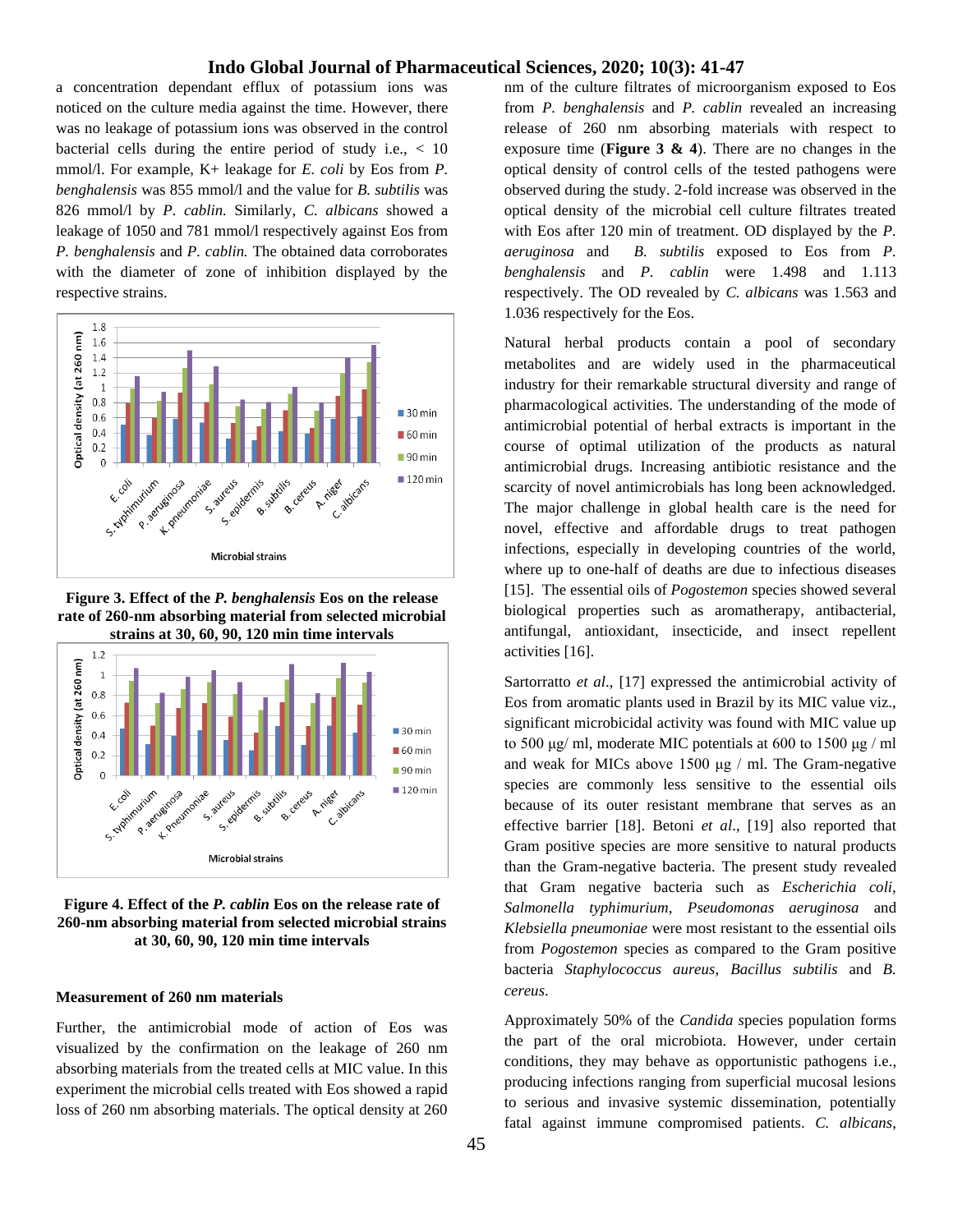followed by species *C. glabrata*, *C. tropicalis, C. parapsilosis* and *C. krusei* were the most isolated infectious species reported globally [20].The results found in this study substantiates the data revealed by the Das *et al*., [11] and Wang *et al*., [21] related with the antifungal potential of *Pogostemon* species against *Candida albicans* (0.293 and 0.491mg/ml MIC values; 0.786 and 0.953 mg/ml). Generally, the MIC and MKC values  $\langle 1 \text{ mg/ml} \rangle$  is acceptable as antimicrobial agents [12].

In the present study, the membrane permeability parameters such as leakage of potassium ions, loss of 260 nm absorbing materials were also monitored. Based on the data the mode of action of Eos was via the damage of cell membrane integrity. Previously, studies of Bajpai *et al*., [13] also reported that the essential oils had significant effect on the release of potassium ions from the bacterial cells denoting its mode of action by depolarizing the cell membrane.

Hydrophobicity of bactericidal fractions of Eos enables them to split the lipid portion in the cell membranes and other major cell organelles resulted into structural disturbance, changing their functions and rendering them permeable. In addition, the active fractions can lead to disrupt the synthesis of DNA, RNA, protein, or carbohydrates, and then cause cell death [20]. Considering the array of different groups of chemical fractions of Eos from the *Pogostemon* species likely attributes to more than one specific mode targets in the cell. Therefore, the permeability and integrity of cell membrane in terms of K+ efflux and release of 260 absorbing materials were chosen to determine the mode of action of Eos against the pathogenic strains.

The cell membrane of the bacteria provides the permeability barrier to the passage of ions, which are needed electrolytes to facilitate plasma membrane functions, maintain proper enzyme activity and keep the metabolism normal [21]. Burt [22] documented that Eos form membrane channels *via* pushing the fatty acid chains of the phospholipids, allowing ions to leach the cytoplasm. Increase in the leakage of K+ suggests the derailment of the permeability barrier. The results in this study showed that the relative K+ efflux increased rapidly with the treatment period of Eos, which meant that the permeability of the membrane would increase accordingly, then cause the leakage of K+ and lead to cell death. The 260 nm absorbing material leakage is an index of irrecoverable damage to the membrane integrity in Eos groups compared to control. The nucleic acids which reside the interior of the cytoplasm are the vital controlling component of the cell systems. The present results showed that the exposure of bacterial species to Eos from *Pogostemon* species caused the rapid loss of 260-nm absorbing materials indicating an irreversible cytoplasmic membranes damage which was supported by the results of the K+ permeability of cell membrane. The leakage of nucleic acids could cause the disorder of function in the synthesis of proteins and other materials and the inhibition of bacterial growth. Potassium levels influence multiphysiological events, including MP, acid-base homeostasis, fluid and electrolyte balance, glucose metabolism, and blood pressure control [23, 24]. Generally, the internal cell environment is rich in  $K<sub>+</sub>$ , so their leaching in the extracellular medium is an indicator of disruption of cytoplasmic membrane damage. Therefore, abnormalities to the structural integrity of cell membrane can detrimentally affect cell metabolism and lead to cell death. Some Eos was recognized to have membrane active properties against several microorganisms, causing leakage of cell constituents, including ions [24, 25, 26, 27]. Thus, the overall results of the present study showed a remarkable increase in the leakage of ions. It indicated a disruption of the cell membrane and the disorder of 260 absorbing material balance of the bacterial cells which was consistent with the results of relative MIC, MKC and diameter of zone of inhibition. Further, the antibacterial effect may be also through derailment of proton motive force, regulating mitochondrial respiration, substrate oxidation, active transportation, and loss of pool biometabolites, as well as disruption of synthesis of macromolecules such as proteins, lipids and polysaccharides. In general, leakage of intracellular materials is induced by any antimicrobial agent results into the death of the cell [25]. The obtained activities may be attributed by the presence of several biologically active components present in the Eos of *Pogostemon* species.

# **CONCLUSION**

In the present study, GC-MS analysis revealed α-cadinol and patchouli alcohol as the major fractions in the essential oils of *P. benghalensis* and *P. cablin* respectively. The essential oils showed optimal microbicidal activity against the selected Gram positive bacteria, Gram negative bacterial and fungal strains. Further studies are warranted to identify which fractions of essential oils is responsible for the antimicrobial activity under *in vitro* and *in vivo* conditions. The results tempt to suggests that the both the essential oils act as potent antimicrobial agents and may be used in food and pharmaceutical industries.

## **ACKNOWLEDGMENT**

Authors acknowledge the Director of JNTBGRI for providing facilities for the GC-MS analysis of Eos and herbaria reference for the proper identification of the species.